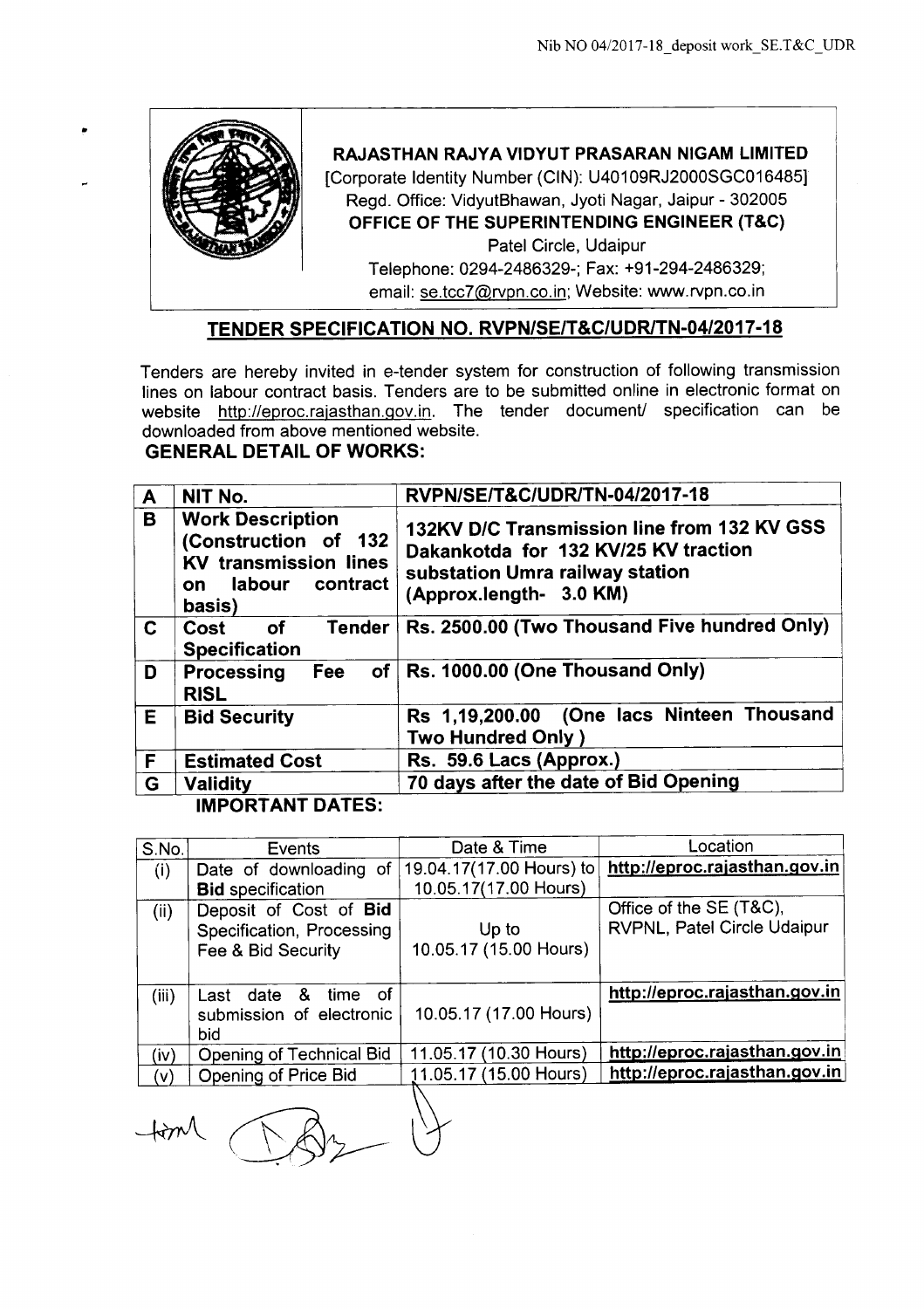**NOTE:** 

1. The bidders are requested to submit their bids prior to last date of submission toavoid Non-submission of their bids up to prescribed date due to non-availability of *I* hanging of website at last moments. The date of submission of bids will not be extended if system is hung up in last hours or congestion.

2. Furnishing of Bid Security / Exemption certificate is essential otherwise the electronic bid will not be opened.

3. (i) The bidder will have to deposit prescribed cost of Bid specification by DO/Banker's cheque of schedule Bank payable at Udaipur in favour of Accounts Officer (T&C), RVPN Ltd., Udaipur up to stipulated date & time in the office of the S.E (T&C), RVPN, Udaipur.

(ii) The bidder will have to deposit prescribed Bid Security by DO/Banker's Cheque of schedule Bank payable at Udaipur in favour of Accounts Officer (T&C), RVPN Ltd., Udaipur up to stipulated date & time in the office of the S.E (T&C), RVPN, Udaipur.

(iii) The bidder will have to submit prescribed processing fee by DO/Banker's Cheque of schedule Bank in favour of M.D, RISL payable at Jaipur) up to stipulated date & time in the office of the SE(T&C),RVPNL, Udaipur.

4. Bid security is to be furnished also by the Vendors registered with the NIGAM.

5. The Central and State Govt. undertaking/Corporations and companies are exempted from furnishing of bid security. However, they have to upload conv of from furnishing of bid security. However, they have to upload copy of certificate/documentary evidence in support of their being Govt. undertaking, with their bid.

6. Offers of bids without relevant documents with respect to qualifying requirements shall not be considered.

7. Technical and Commercial deviations, if any, shall only be mentioned in Schedule-VIII Section IV 'Departure from the Specification' attached with this specification. Mentioning of such deviations elsewhere in the offer will not be considered as deviation. The printed terms and conditions of firms, if any, attached with the tender will not be considered. RVPN shall have right to accept or reject these deviations.

8. Offers of bids without Schedule-I to X and without relevant documents with respect to qualifying requirements shall not be considered.

9. Any cutting / over writing in the figures of tendered documents should also be clarified / indicated in words duly signed.

10. The bidders are required to furnish the clarification/confirmation/ documents sought subsequent to opening of bid within specified time failing which, the case shall be finalized/decided on the basis of available information. The responsibility of being ignored on account of delay in furnishing of desired information/documents shall be of the bidder.

11. The Bid documents can be downloaded from web site http://eproc.rajasthan.gov.in. Details of this Bid notification and pre-qualification criteria can also be seen in NIT exhibited on website www. rvpn.co.in and http://sppp.raj.nic.in. Bids are to be submitted online in electronic format only on website http://eproc.rajasthan.gov.in.

12. The bidders who are interested in bidding can download Bid documents from http://eproc.rajasthan.gov.in up to the stipulated date & time.

13. Bidders who wish to participate in this Bid will have to register on http://eproc.rajasthan.gov.in (bidders registered on eproc.rajasthan.gov.in before 30.09.2011 need to register again). To participate in online Bids, bidders will have to procure Digital Signature Certificate (Type-II or Type-III) as per Information Technology Act-2000 by using which they can sign their electronic bids. Bidders can procure the same from any CCA approved certifying agency i.e TCS, Safecrypt, Ncode etc. or they may contact e-Procurement Cell, Department of IT & C, Government of Rajasthan for future assistance. Bidders who already have a valid Digital Certificate need not to procure a new Digital Certificate.

Contact No. 0141 - 4022688 (Help desk 10.00 AM to 6.00 PM on all working days) e-mail eproc@rajasthan.gov.in

Address: e-Procurement Cell, RISL, Yojana Bhawan, Tilak Marg, C-Scheme, Jaipur 14. Bidder shall submit their offer online in electrohic formats both for technical and financial proposals. However, cost of specification and Bid Security in the office of Accounts Officer (T&C), RVPN, Udaipur and Processing Fee with S.E (T&C), RVPN,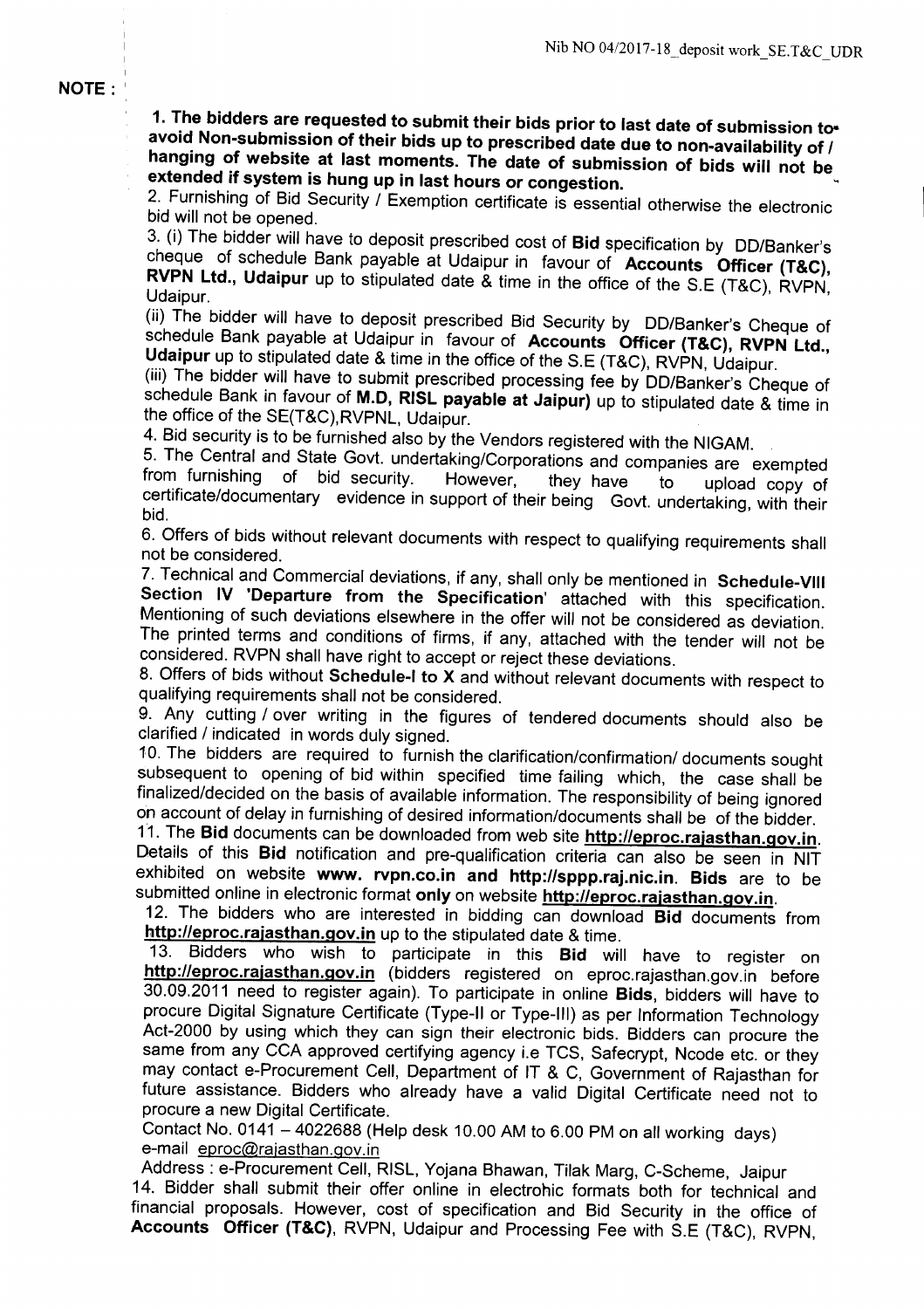Udaipur should be submitted physically at Patel circle, Udaipur Office, up to stipulated date & time. The Bidders shall upload scanned copies of receipts / acknowledgement of above fee documents along with their online bid.

15. Before electronically submitting the Bids, it should be ensured that all the papers including conditions of contract are digitally signed by the Bidder.

16. Bidders are also advised to refer "Bidders Manual" available under "Downloads" section for further details about the e-Bidding process.

17. The tenders are being invited by Superintending Engineer[T&C] Rajasthan Rajya Vidyut Prasaran Nigam Limited having office at Patel Circle Udaipur [Rajasthan] E-mail id is se.tcc7@rvpn.co.in and contact no. is 9413393714, Sh. D.P.Jaroliya, TA to SE[T&C] RVPN Udaipur.

18. The procurement process shall be governed by RTPP Act 2012 and RTPP Rules 2013.

19. The construction work is to be done as per RVPN BSR-2015 effective from 01.04.2015 for which Bill of Quantity (BOQ) shall be provided with Bid specification.

20. The work is to be completed within 6 Months of placement of order (one month time for mobilization of resources in addition to the above mentioned completion Time).

21. Qualifying Requirement: Only those firms who have completed construction of 2.5 KM line of 132KV and above voltage Level in last two year shall be allowed to participate in the bid. A completion certificate issued by authority not below the rank of Superintending Engineer is to be enclosed as proof of qualification.

22. The Purchaser does not bind himself to accept the lowest or any Bid or any part of the Bid and shall not assign any reason(s) for the rejection of any Bid or a part thereof.

23. The bidder will have to quote the FIRM prices inclusive of all taxes and duties and other related cost.

24. The online tenders will have to be digitally signed and submitted in time specified on http://eproc.rajasthan.gov.in in the following manner:-

#### ONLINE SUBMISSION:

..

The tenderer have to submit their bid in 3 covers comprises of

(a) Cover 1 (.pdf) : FEE (scanned copies)

(i) Proof of depositing cost of tender specification i.e. the receipt issued by the Accounts Officer (T&C), RVPN Ltd., Udaipur on account of depositing the cost of tender specification through DO/Banker's Cheque payable in favour of Accounts Officer (T&C), RVPN Ltd., Udaipur

(ii) Proof of submitting Processing Fee i.e. the acknowledgement issued by the Executive Engineer (TA to SE T&C) Udaipur on account of depositing the processing fee through DO/Banker's Cheque in favor of M.D, RISL payable at Jaipur.

(iii) (a) Proof of depositing bid security i.e the **receipt' acknowledgement** issued by the Accounts Officer (T&C), RVPN Ltd., Udaipur on account of depositing bid security through DO/Banker's Cheque payable in favor of Accounts Officer (T&C), RVPN Ltd., Udaipur or bank guarantee in prescribed format.

(b) Bid security is to be furnished also by the Vendors registered with the NIGAM.

(c) The Central and State Govt. undertaking/Corporations and companies are also exempted from furnishing of bid security. However, they have to upload copy of certificate/documentary evidence in support of their being Govt. undertaking, with their bid.

## (b) Cover 2 (.pdf) :TECHNO COMMERCIAL BID (scanned copies)

The technical information has to be prepared very carefully since it will be the basis for the pre-qualification of bidders. Only relevant and to the point information should be indicated. Tenderers should neither supply information not requested in the specification nor make any comments. Failure to provide any required information, may lead to the rejection of the offer. Tenderer must read Section-I, Section-II, Section-II(A), Section-III & Appendix of specification very carefully before signing on it. Similarly, Schedules-II to X of Section-IV, Documents in support of qualifying requirement & Bar-chart etc. must be signed digitally on each & every page by the authorized representative of the firm after filling requisite information/details, desired in the specification & PQR (Pre Qualifying Requirement).

## (c) Cover 3 (.xls) : FINANCE : PRICE BID

This cover consists of pr $\downarrow$ e schedules (BOQ) for erection, testing and commissioning of <u>132KV D/<del>C T</del>ransmission line from 132 KV GSS Dakankotda for 132 KV/25</u>

 $Am($